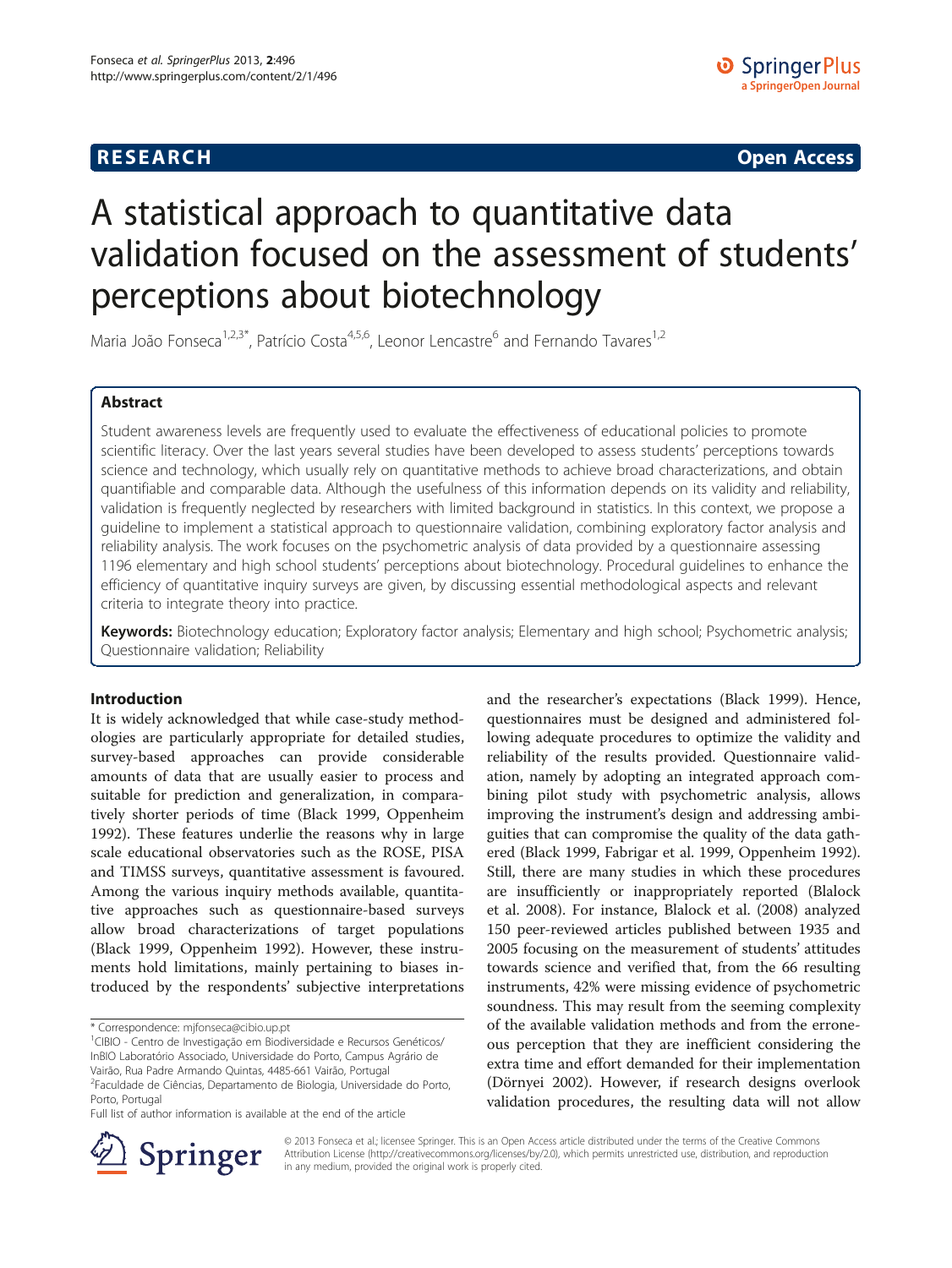for sound interpretation, reproducibility and comparison. Therefore, validation is a crucial topic in science education research.

This study proposes a guideline for the improvement of the quality of quantitative data by discussing a statistical approach to psychometric analysis, combining exploratory factor analysis and reliability analysis. The work presented focuses on the large scale evaluation of a multidimensional questionnaire, developed and validated to assess elementary and high school students' perceptions about biotechnology.

#### Exploratory factor analysis

Exploratory factor analysis (EFA) is an exploratory method to probe data variations in search for a more limited set of variables, or factors that can explain the variability observed for the variables measured, that has become a frequently used statistical technique in psychometric analysis (Costello and Osborne [2005,](#page-11-0) Fabrigar et al. [1999,](#page-11-0) Henson and Roberts [2006\)](#page-11-0). Through the combination of the predicted variables within the components identified, EFA allows reducing the total number of variables to process and, most importantly, assessing construct validity (Hayton et al. [2004\)](#page-11-0) by enabling the quantification of the extent to which the items measure the intended constructs (Groth-Marnat [2009](#page-11-0)). Nevertheless, the empirically endorsed good practices in EFA require making a considerable amount of decisions based upon contextual parameters rather than on clearly predetermined criteria (Child [2006](#page-11-0), Costello and Osborne [2005,](#page-11-0) Hogarty et al. [2005](#page-11-0)). Amongst such decisions, the ones that most frequently concern researchers deal with the size of the sample used and the number of factors and items to retain (Costello and Osborne [2005](#page-11-0)).

# Context of the study

With the recognition of the range and depth of biotechnology's social repercussions, the concerns about the public's understanding of biotechnology applications have fostered an increasing curricular coverage of biotechnology topics, and the development of numerous programs and resources to promote students' literacy (Dawson and Soames [2006,](#page-11-0) Sáez et al. [2008\)](#page-12-0). Across numerous countries, including Australia, The Netherlands, Slovenia and Turkey, the efficiency of this investment in biotechnology education has been mainly evaluated using quantitative instruments designed to assess students' knowledge and attitudes towards (Dawson and Soames [2006](#page-11-0), Klop and Severiens [2007,](#page-11-0) Prokop et al. [2007](#page-11-0), Uşak et al. [2009\)](#page-12-0). However, more commonly that what could be expected, the instruments used are not psychometrically adequate, and the reported findings are based on data obtained using questionnaires that have not been properly validated (Erdogan et al. [2009](#page-11-0)).

Besides affecting the validity of eventual comparisons established according to the indicators conveyed in these studies, this also compromises the reliability of the diagnostic assays, which ultimately impacts the success of interventions designed accordingly. These implications emphasize the need to further extend the array of studies focusing on students' perceptions of biotechnology using valid measurement instruments, and to assist researchers in making sense of the psychometric analysis methods available.

The integration of information obtained by measuring different elements that affect opinions and behaviours regarding biotechnology, such as knowledge, attitudes, interest, and importance attributed to it can contribute to a more thorough understanding of the factors that mediate students' perceptions. However, most of the studies addressing students' perceptions about biotechnology have generally covered knowledge and attitudes (Dawson [2007,](#page-11-0) Klop and Severiens [2007,](#page-11-0) Prokop et al. [2007,](#page-11-0) Uşak et al. [2009\)](#page-12-0), and a more limited number has assessed student interest about this socio-scientific issue (Kidman [2008,](#page-11-0) Lamanauskas and Makarskaitė-Petkevičienė [2008](#page-11-0)). Accordingly, the questionnaires that have been made available focus on the measurement of discrete elements. Furthermore, these instruments often lack empirical support of validity and reliability. So far, only a limited number of studies, as for instance the ones by Klop and Severiens ([2007](#page-11-0)) and Erdogan et al. [2009](#page-11-0) have clearly evidenced concerns with the psychometric soundness of the instruments used. If the existent questionnaires are not utterly appropriate to address the specificities of the target population or account for the entire topics one intends to investigate, it becomes necessary to develop novel instruments that must be thoroughly validated. In fact, validation must always be incorporated in a study's design, as these procedures report to specific settings and populations (Oppenheim [1992](#page-11-0)). Therefore, aiming to obtain a broader and articulated appraisal of elements that mediate students' perceptions, a questionnaire was developed and validated through pilot work and psychometric analysis, to measure the following constructs: knowledge, attitudes, interest, and importance given to biotechnology.

# Purpose of the study

The main goal of this study was to present an oriented guideline for validating scores of quantitative instruments in applied settings, by focusing on the psychometric analysis of data gathered through the large-scale validation of a multi-dimensional questionnaire designed to measure elementary and high school students' perceptions about biotechnology. The procedure conducted followed a statistical approach combining a pilot study and psychometric analysis through EFA and reliability analysis. More than produce a valid instrument, this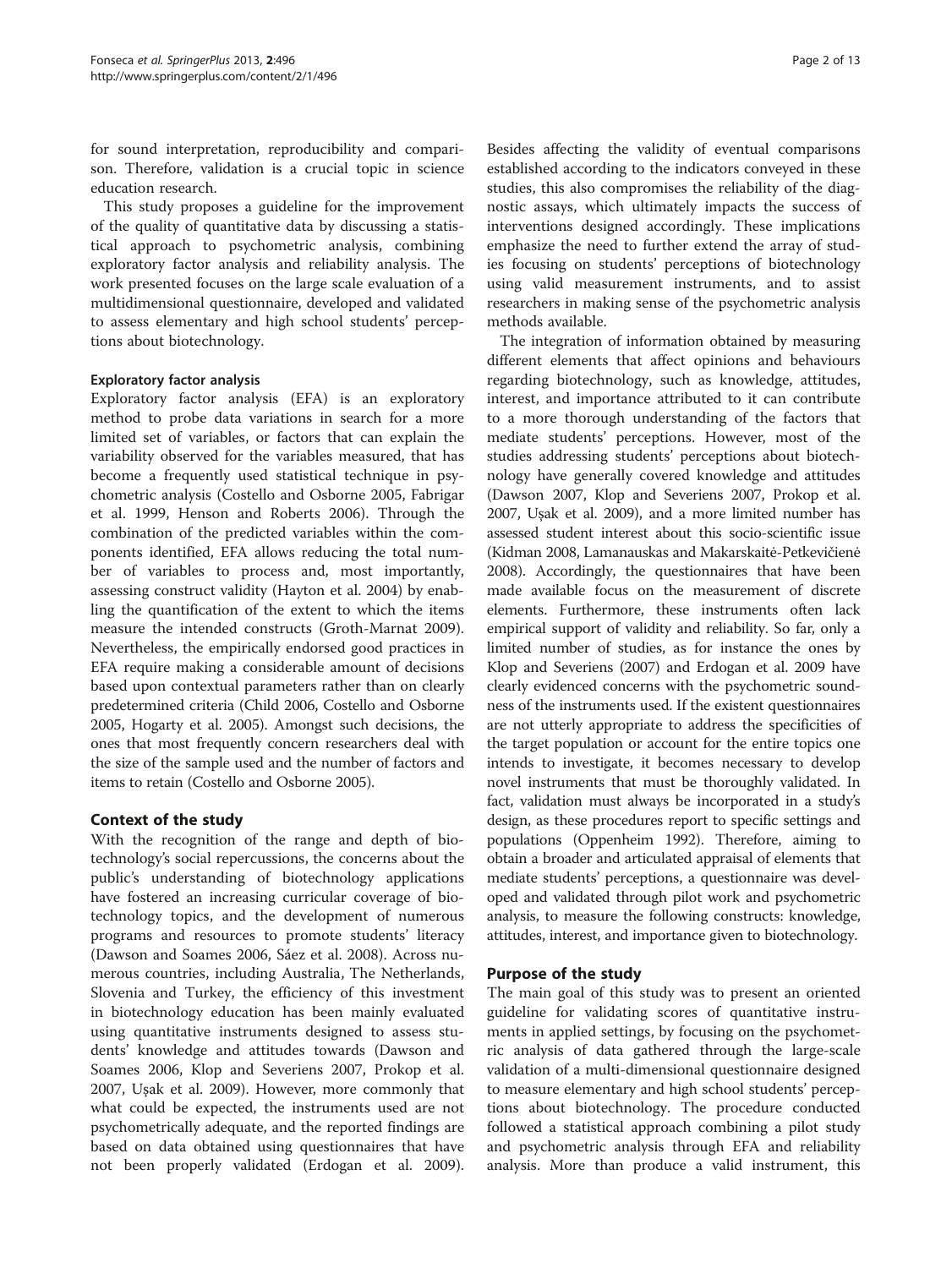<span id="page-2-0"></span>study discusses key issues that are determining for the improvement of the validity and reliability of quantitative survey data through exploratory factor analysis, such as:

- Deciding on the quantity of data to use and how to address missing values. After determining the sample size, the researcher must select the method (s) to treat missing data (Blalock et al. [2008\)](#page-11-0).
- Deciding on a confirmatory or exploratory technique. The development of new instruments and/ or the absence of a robust theoretical model supporting the instrument used, require the use of exploratory techniques (Worthington and Whittaker [2006\)](#page-12-0).
- Determining the fitness of the data to factor analysis. The researcher must always assess the factorability of the data set (Worthington and Whittaker [2006\)](#page-12-0).
- Deciding on how many factors and items to retain. The researcher must decide on the number of factors emerging from the analysis that explain the maximum amount of variance in the entire set of items, and the number of items that contribute effectively for those factors (Hayton et al. [2004](#page-11-0), Hogarty et al. [2005\)](#page-11-0).
- Assessing a scale's reliability. The extent to which the variance in the results can be attributed to the latent variables identified must be assessed (DeVellis [2003\)](#page-11-0).

The guideline proposed to address these topics is emphasized in Figure 1.

# Method

#### **Participants**

This study involved 1196 students attending the  $9<sup>th</sup>$  grade (aged 14–15 years;  $n = 498$ ) and the 12<sup>th</sup> grade (aged 17– 18 years;  $n = 698$ ) in nine randomly selected schools located in Porto metropolitan area. Students from these instructional levels were asked to participate in this study because these are, respectively, the final years of elementary and high school in Portugal, meaning that many students end these school cycles without further formal science education. The Portuguese high school curricular formats were considered for the inclusion of three subsets of high school students: (i) science students that were attending biology ( $n = 210$ ); (ii) science students that were not attending biology ( $n = 225$ ); and (iii) students engaged in non-science courses, such as arts, economics, informatics, or literature ( $n = 263$ ). The 9<sup>th</sup> graders' (56% females) mean age was 14.34 ( $SD = 0.66$ ) and the 12<sup>th</sup> graders' (53%) females) mean age was  $17.36$  (SD = 0.66).

#### Measurement instrument Questionnaire development

The questionnaire was designed following a multistep approach comprising the steps listed below.

Content definition. The content covered in the questionnaire was defined based on a review of the literature

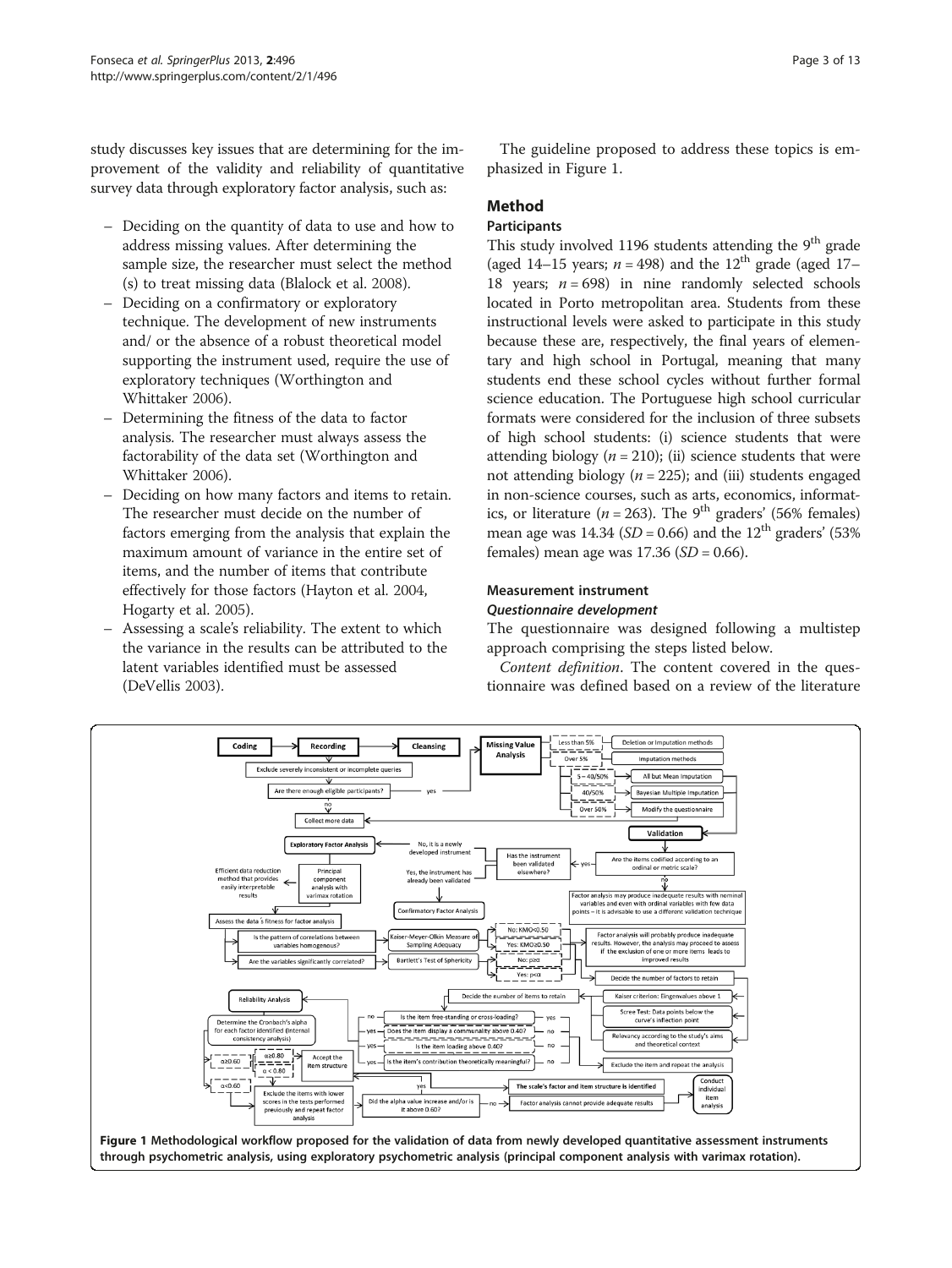on assessment of student awareness about biotechnology (namely Cavanagh et al. [2004](#page-11-0), Dawson [2007](#page-11-0), Klop and Severiens, [2007](#page-11-0), Prokop et al. [2007](#page-11-0)) with the purpose of identifying existing surveys and topics requiring further analysis. Three criteria were considered: i) authenticity the contents are contextualized in the elementary and high school science curricula (Departamento do Ensino Básico [2001,](#page-11-0) Direcção-Geral de Inovação e Desenvolvimento Curricular [2004\)](#page-11-0), and address issues frequently discussed in the media and in informal science education contexts; ii) intelligibility - the contents are accessible to students from different instructional levels and courses; iii) multidimensionality - the contents comprise diverse elements that prompt conceptual, cognitive, affective, behavioral and motivational engagement.

Item pool selection. The item pool was drafted by selecting items available in published studies (such as Dawson [2007](#page-11-0), Dawson and Soames [2006,](#page-11-0) Gaskell et al. [2006](#page-11-0), Prokop et al. [2007\)](#page-11-0) that were relevant for the measurement of the dimensions intended in light of the theoretical framework defined, and adapting them according to the specificities of the study sample. Minimum sets of the most informative items were included in the questionnaire to improve its time and cost efficiency, by reducing its length while maintaining internal checks (Oppenheim [1992](#page-11-0)).

Expert review. A preliminary version of the questionnaire was subjected to the scrutiny of two biology teachers, one microbiologist and one psychology researcher, to obtain feedback on content and face validity, and on the accuracy, intelligibility, adequacy and organization of the items. The questionnaire's re-structuring heralded by this review resulted in the pilot version.

Pilot study and psychometric analysis of the pilot data. From October to December 2008, the pilot version of the questionnaire was administered to 92 elementary and high school students from four classes in three of the nine schools involved in the main study. The composition of the pilot sample was consistent with the main sample and included students from one 9<sup>th</sup> grade class, from one  $12<sup>th</sup>$  grade biology class and from two 12<sup>th</sup> grade non-biology classes. Using the Statistical Package for the Social Sciences (SPSS) v. 17.0, the data conveyed was subjected to EFA and to reliability analysis following the procedures described for the large-scale assessment study. EFA results led to the removal of three items and to the revision of several others. A detailed description of the pilot study is available in Fonseca et al. [\(2009](#page-11-0)).

#### Questionnaire description

Following the psychometric analysis of the pilot data, a final version of the questionnaire was obtained (Electronic Additional file [1](#page-10-0): Table S1). Part I of the instrument includes factual data questions to determine the students' socio-demographic profile. Part II includes sections assessing knowledge, attitudes and interest about biotechnology, and the importance given to it.

The knowledge section includes: a multiple choice question asking students for a definition of biotechnology (Q1); a list of options from which they must select the biotechnology applications they know (Q2); and a True or False question addressing basic aspects about biotechnology applications (Q3), which includes a Don't know option to reduce the social desirability bias (Black, [1999](#page-11-0)). The attitudes section includes 25 five-point Likert-type items organized in three scales according to the tripartite attitude model (Klop and Severiens [2007](#page-11-0), Rosenberg and Hovland [1960](#page-12-0)). The cognitive component scale (Q5) evaluates students' approval of different biotechnology applications. The affective component scale (Q6 except Q6c) assesses students' feelings about human embryo research, genetically modified (GM) food labelling, and the capacity to control the consumption of GM foods. The behavioral component scale (Q7 and Q11) assesses students' intention to buy GM products, and to allow access to their genetic information. The interest section includes a five point Likert-type scale (Q8 and Q9) measuring students' interest directly and considering the frequency with which they are actively or passively exposed to information about biotechnology. The importance section consists in a five-point Likert type scale (Q4 and Q6c) measuring the importance students attribute to biotechnology in general and to the future impact of biomedical applications.

#### Data collection and analyses

The fieldwork was conducted from January to April 2009, by administering the questionnaire in the respondents' native language, during classes under the supervision of a teacher and/or a researcher. From the 1244 students originally asked to participate in the study, 48 had to be excluded as their answers were severely incomplete or inconsistent. Using SPSS v. 17.0, the data collected from 1196 students was codified, recorded and cleansed. Descriptive and missing values analyses were performed for all the items in the questionnaire, followed by validity and reliability analyses.

Construct validity. Each of the scales included in the questionnaire was subjected to exploratory factor analysis (principal component analysis with varimax rotation), following the procedures described in Figure [1](#page-2-0). The number of factors to retain during factor analysis was decided based on the Kaiser criterion (eigenvalues greater than 1), the scree test and meaningfulness of the results according to the theoretical framework (Costello and Osborne [2005](#page-11-0), Hayton et al. [2004\)](#page-11-0). The analysis included items that were not freestanding, cross-loading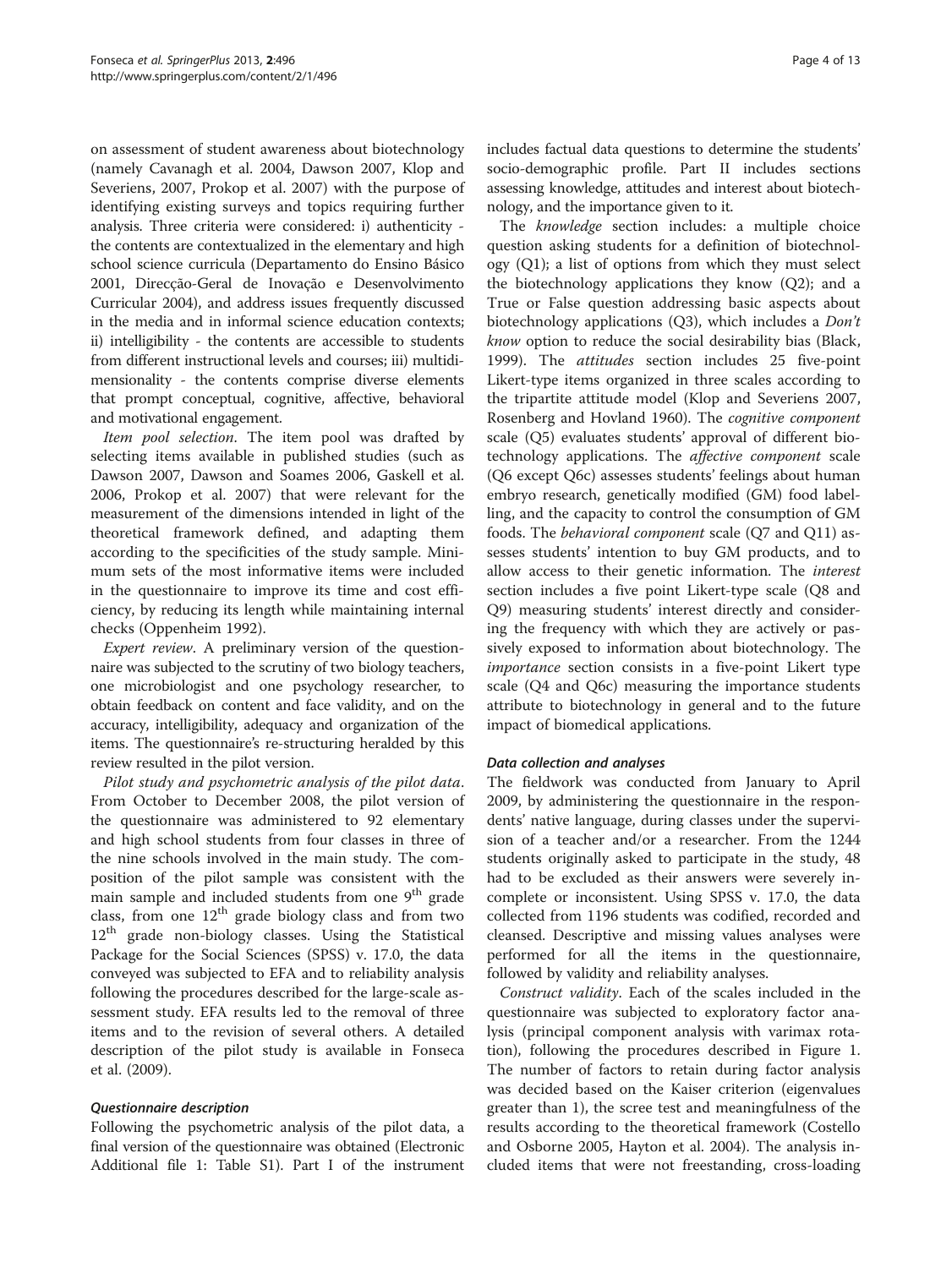or decreasing the scale's internal consistency, and that displayed acceptable communalities (above 0.40), with factor pattern/structure coefficients above 0.40 (Costello and Osborne, [2005](#page-11-0), Fabrigar et al. [1999.](#page-11-0) Hogarty et al. [2005](#page-11-0), Sharma [1996\)](#page-12-0). In performing EFA, the Kaiser-Meyer-Olkin (KMO) measure of sampling adequacy and the Bartlett's Test of Sphericity were used to assess the suitability of the sample for factor analysis (Worthington and Whittaker [2006\)](#page-12-0).

Reliability. Following EFA, an internal consistency analysis was performed by determining the Cronbach's coefficient alpha for each factor identified (DeVellis [2003\)](#page-11-0).

Cross-validation. The consistency of these analyses was assessed through cross-validation (Hastie et al. [2009](#page-11-0)), by repeating the procedures for two independent sub-samples resulting from aleatory bipartition of the main sample and for the four subsets in which it can be divided according to grade and curricular structure: 9<sup>th</sup> graders, 12<sup>th</sup> grade science students attending biology; 12<sup>th</sup> grade science students that were not attending biology; and 12th graders from other courses. The two cross validation sub-samples were obtained by organizing the database according to the different groups that can be defined by the respondents' grade, course, school and gender and by randomly attributing the code 1 or 2 to half of the individuals of each group.

Dichotomous items. The knowledge section includes dichotomous items that were not subjected to factor analysis. Decisions on item retention and adequacy regarding these sections were made according to the outcomes of missing values analysis (Kent [2001\)](#page-11-0), and considering the Kuder-Richardson (KR20) coefficient scores. Item difficulty and item discrimination indexes were determined for each item in the knowledge section, allowing to assess the questionnaire's ability to distinguish between the different academic profile-based groups (Netemeyer et al. [2003](#page-11-0)).

Inferential statistics. The students' responses were examined and compared by performing Student's t-tests and ANOVA analysis. One-sample t-tests were used to compare the students' mean responses with the midpoint of the test variables (test value = 3). For a confidence interval of 95%, responses that were below, above or equal to 3 were, respectively considered indicative of a negative, positive and neutral positioning. Correlations between variables were assessed using Pearson's product–moment correlation coefficient.

# Results and discussion

Understanding the psychometric properties of the instruments used in quantitative research is essential in order to make sense of the data they provide. Since this study discusses the implications of psychometric analysis for a comprehensive understanding of the findings according to the theoretical framework and the interactions between the variables, the detailed description of this survey's outcomes is beyond the focus of this work and can be found in Fonseca et al. [\(2011](#page-11-0)).

#### Missing values analysis

Following missing values analysis, all items were considered eligible for analysis. The maximum score of missing cases registered was 2.3% and occurred for item Q1 (Electronic Additional file [1](#page-10-0): Table S1). The series mean method in SPSS was used to replace the missing values, given that they were limited (below 5%) and random (Paul et al. [2008\)](#page-11-0).

#### Knowledge

The Kuder-Richardson 20 (KR20) score for the knowledge section was 0.55. The KR20 formula provides an estimate of internal consistency for inventories with dichotomous items, which is interpreted like the Cronbach alpha scores (Gravetter and Forzano [2009\)](#page-11-0). Ranging from 0.00 to 1.00, KR20 scores must be greater than 0.60 for a measure to be considered reliable (Wasserman and Bracken [2003\)](#page-12-0). However, since the KR20 coefficient provides minimum reliability estimates and the difficulty of the items in this section is heterogeneous (Black, [1999](#page-11-0)), all items were upheld for analysis. The difficulty of the knowledge items varied from 22% to 87%, averaging 49%. The item difficulty index is the fraction of correct answers per item and its optimum value is usually considered to be halfway between 100% of correct answers for that item and the chance probability of getting the answer correct (Kaplan and Saccuzzo [2009](#page-11-0)). Therefore, the scores obtained indicate the possibility of differentiating several levels of student knowledge. The mean item discrimination value was 0.31, ranging from 0.18 to 0.44, with item Q3a scoring below 0.05. Item discrimination measures the degree of correspondence between the success in each item and in the whole set of items, and can be computed using a point biserial correlation (Kaplan and Saccuzzo [2009\)](#page-11-0). The correlation values must be above 0.30 for items to be considered sufficiently discriminating (Kaplan and Saccuzzo [2009](#page-11-0)). Although the scores obtained may suggest a weak discriminatory capacity, the item difficulty index together with the ANOVA results for the *Knowledge Score* (0 to 24 points) obtained by combining the selection of the most inclusive option in question Q1 (option ii, Electronic Additional file [1](#page-10-0): Table S1), the number of correct answers in Q3 (Electronic Additional file [1](#page-10-0): Table S1) and the number of biotechnology applications known by each student (Q2, Electronic Additional file [1](#page-10-0): Table S1) demonstrates the questionnaire's capacity to distinguish between the four academic profile-based groups sampled  $(F(3.1192) =$ 50.78,  $p < 0.001$ ) (Electronic Additional file [2](#page-10-0): Table S2).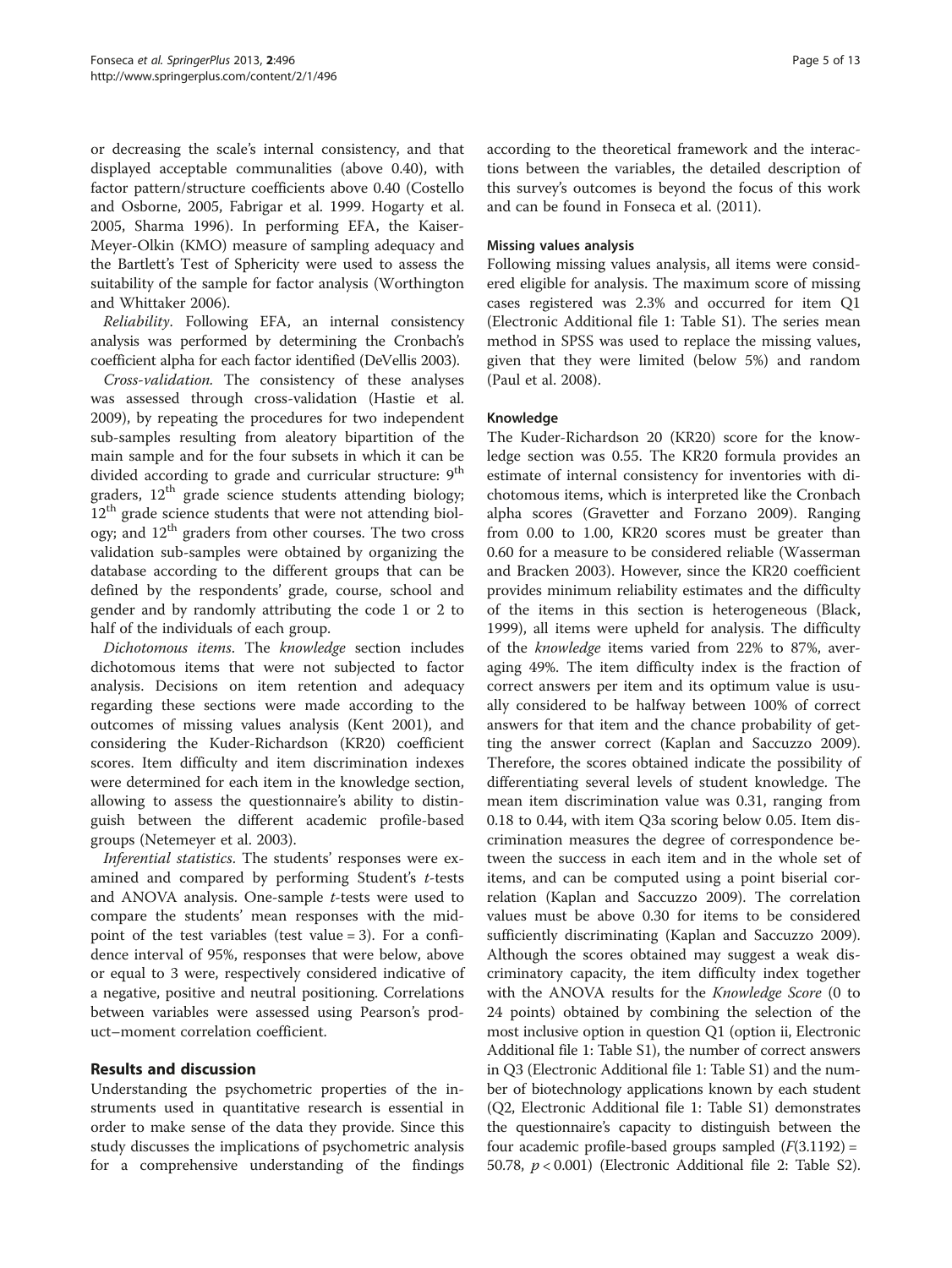<span id="page-5-0"></span>These results reveal a hierarchical distribution of knowledge according to the biology coverage of each group's curricula, with the science students who attended biology scoring significantly higher than the other students  $(p < 0.001)$ , followed by the science students who did not attend biology and finally the non-science students and the  $9<sup>th</sup>$  graders, between whom no significant differences were observed  $(p = 0.40)$ .

#### Scales

Considering that the scales in this questionnaire were newly developed, their validation was conducted through EFA (Worthington and Whittaker [2006\)](#page-12-0). From the existing extraction procedures for EFA, principal component analysis (PCA), and common factor analysis are the two most frequently used, and there has been disagreement among statisticians about their advantages and limitations (Costello and Osborne [2005](#page-11-0), Worthington and Whittaker [2006](#page-12-0)). In this study, PCA was selected as the extraction method considering that: (i) in most contexts, both methods have been shown to produce similar results (Fabrigar et al. [1999](#page-11-0)); (ii) PCA is the default option in most statistical software packages, such as SPSS and SAS (Statistical Analysis System), and consequently, more easily available; (iii) compared with PCA, the outcomes of common factor analysis pertain more effectively to confirmatory factor analysis, making it appropriate for studies for which there is not a utterly

established theoretical model (Floyd and Widaman [1995](#page-11-0)). Concerning the rotation method used, both orthogonal and oblique rotation methods were tested, producing identical outcomes regarding factor pattern/ structure correlations. Since the interpretation of rotated component matrixes is simpler, it was decided to present the outcomes of varimax rotation (orthogonal) (Costello and Osborne [2005](#page-11-0), Henson and Roberts [2006](#page-11-0)).

#### Attitudes' cognitive component scale

According to the pilot study data, this scale includes three factors: *classical applications* (Q5a and Q5b,  $\alpha$  = 0.64.); agro-food applications ( $O5d$ ,  $O5i$ , and  $O5i$ ,  $\alpha = 0.62$ ); and biomedical applications (Q5h, Q5k, and Q5l,  $\alpha = 0.67$ ). The factor structure identified in the large-scale evaluation is consistent with this three-factor solution (Table 1), and explains 64.47% of the total variance observed. The Kaiser-Meyer-Olkin (KMO) score was 0.80, confirming the sample's adequacy for factor analysis  $(KMO = 0.80)$ . The KMO provides a measure of homogeneity between variables, by comparing partial correlations coefficients with the observed correlation coefficients (Worthington and Whittaker [2006](#page-12-0)), and it should be greater than 0.50 for a satisfactory factor analysis to proceed (Sharma [1996](#page-12-0)). Furthermore, Barlett's Test of Sphericity shows a statistically significant correlation between the variables ( $\chi^2(28)$  = 2010.08,  $p < 0.001$ ). This test allows assessing the quality of the correlation matrix, by testing the null hypothesis that

| Table 1 Factor structure of the cognitive component of attitudes scale based on EFA and reliability analysis |  |  |
|--------------------------------------------------------------------------------------------------------------|--|--|
|--------------------------------------------------------------------------------------------------------------|--|--|

|                                                                                                      |                | Identifiable factors | One sample t-test |                   |                |      |         |         |  |
|------------------------------------------------------------------------------------------------------|----------------|----------------------|-------------------|-------------------|----------------|------|---------|---------|--|
| Item                                                                                                 | h <sup>2</sup> | Classical            | Agro-food         | <b>Biomedical</b> | (test value=3) |      |         |         |  |
|                                                                                                      |                | applications         | applications      | applications      | М              | SD   | t(1195) | p       |  |
| Q5a. Use of yeast in the production of bread, wine and beer                                          | 0.75           | 0.85                 |                   |                   | 3.76           | 1.15 | 23.04   | < 0.001 |  |
| Q5b. Use of yeast in animal food production                                                          | 0.69           | 0.79                 |                   |                   | 3.33           | 1.15 | 10.06   | < 0.001 |  |
| Q5d. Plant growth improvement in saline environments by<br>gene alteration                           | 0.66           |                      | 0.81              |                   | 3.56           | 1.11 | 17.56   | < 0.001 |  |
| Q5i. Production of pesticide resistant plants by gene manipulation                                   | 0.66           |                      | 0.77              |                   | 3.45           | 1.24 | 13.89   | < 0.001 |  |
| Q5j. Genetic modification of tomatoes to make them ripen more<br>slowly and have a longer shelf life | 0.48           |                      | 0.61              |                   | 2.74           | 1.26 | $-7.18$ | < 0.001 |  |
| Q5h. Utilization of genetically modified cows in the production<br>of medicines for humans           | 0.58           |                      |                   | 0.65              | 2.61           | 1.20 | $-11.2$ | < 0.001 |  |
| Q5k. Use of insulin produced by bacteria                                                             | 0.62           |                      |                   | 0.71              | 3.33           | 1.25 | 9.13    | < 0.001 |  |
| Q5I. Organ transplant from transgenic animals to humans                                              | 0.71           |                      |                   | 0.84              | 2.71           | 1.31 | $-7.53$ | < 0.001 |  |
| Eigenvalue                                                                                           |                | 1.00                 | 3.09              | 1.06              |                |      |         |         |  |
| % of variance                                                                                        |                | 12.54                | 38.68             | 13.25             |                |      |         |         |  |
| Cronbach's alpha                                                                                     |                | 0.64                 | 0.66              | 0.67              |                |      |         |         |  |
|                                                                                                      | M              | 3.52                 | 3.25              | 2.90              |                |      |         |         |  |
|                                                                                                      | <b>SD</b>      | 0.98                 | 0.90              | 0.98              |                |      |         |         |  |
|                                                                                                      | t(1195)        | 19.32                | 9.64              | $-4.08$           |                |      |         |         |  |
|                                                                                                      | р              | < 0.001              | < 0.001           | < 0.001           |                |      |         |         |  |

EFA - exploratory factor analysis. Coefficients below 0.30 were suppressed. KMO = 0.80. Bartlett's Test of Sphericity: χ<sup>2</sup>(28) = 2010.08, p < 0.001. h<sup>2</sup> - communality<br>coefficient M - Mean SD - Standard Deviation coefficient. M - Mean. SD - Standard Deviation.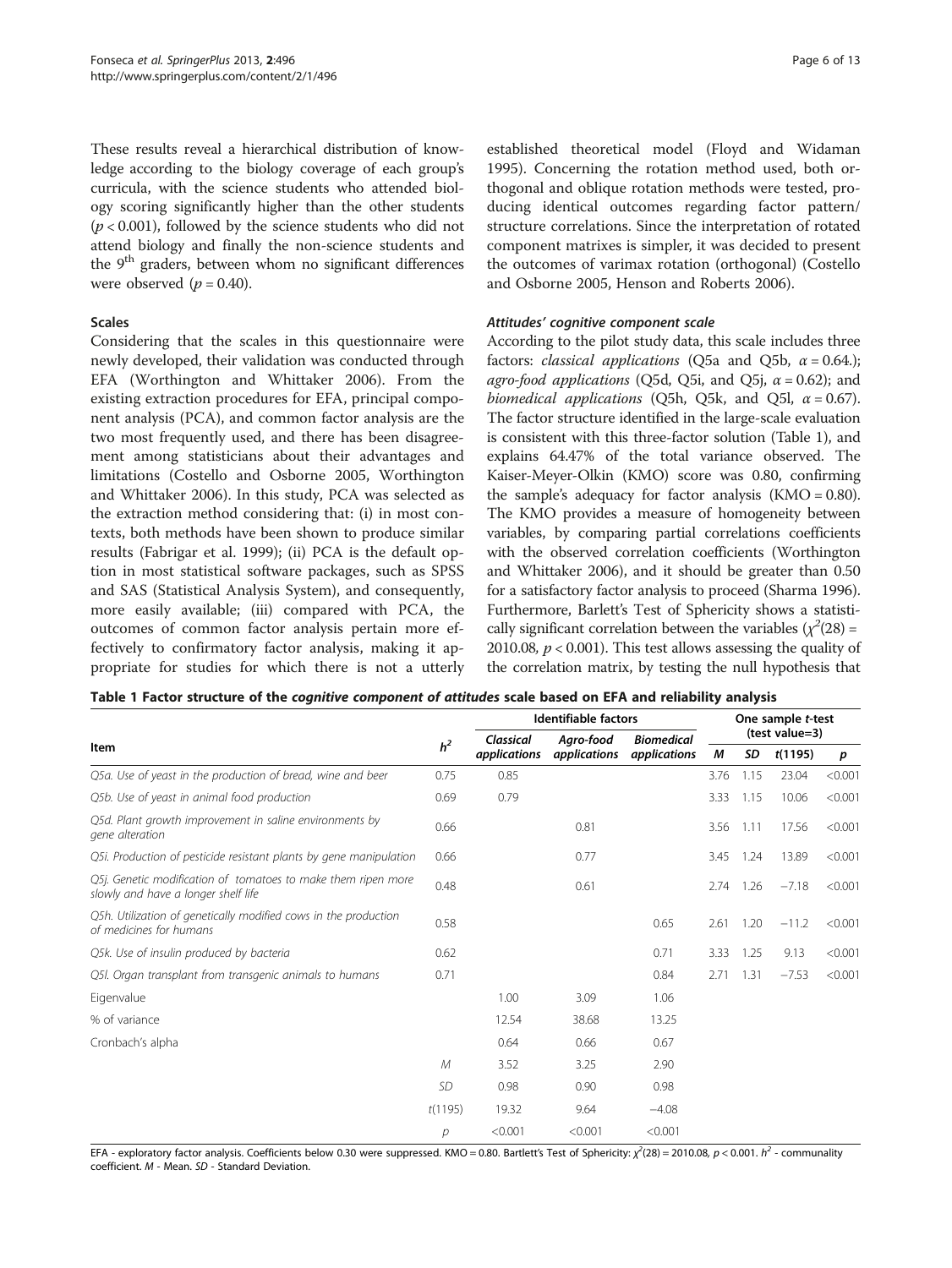<span id="page-6-0"></span>it is an identity matrix. Significant scores for the Bartlett's Test ( $p < 0.05$ ) indicate that there is a correlation pattern among the variables tested (Ho [2006](#page-11-0)). In addition, the Cronbach's alpha values are all satisfactory, scoring above 0.60. Cronbach's alpha provides an average estimate of all possible split-half correlations obtained by dividing a scale in every possible way. Scores vary from 0.00 to 1.00 and must be greater than 0.60 for a measure to be considered reliable (Wasserman and Bracken [2003\)](#page-12-0). Thus, it was decided to keep this factor structure and analyse the data accordingly.

The factors' mean scores (Table [1\)](#page-5-0) reveal a hierarchical approval of the three different types of applications considered  $(p < 0.01)$ , with classical applications being considered the most acceptable, followed by agro-food applications, and with biomedical applications being disapproved by the majority of students. This is an unexpected result considering that usually biomedical applications are perceived as more acceptable than agro-food applications (Klop and Severiens [2007,](#page-11-0) Sáez et al. [2008](#page-12-0)). Since two of the three items contributing to the factor biomedical applications mention animal manipulation (Q5h and Q5l, Table [1](#page-5-0)), which is known to elicit negative attitudes (Dawson [2007](#page-11-0), Einsiedel [2005\)](#page-11-0), it is possible that the students' positioning towards biomedical applications is a response to the type of organism manipulated rather than to the purpose of the application. In fact, individual item analysis shows that the mean scores for both of these items were significantly lower than 3, whereas item Q5k (Table [1](#page-5-0)), addressing bacterial manipulation, scored significantly above 3 in the five-point

scale used. These outcomes demonstrate the impact of item content on students' responses, and assert the importance of considering the multidimensionality of the variables measured, which would not be evident by conducting a simple reliability analysis of all the items included in the cognitive component scale. In this case, the Cronbach alpha value obtained would be satisfactory  $(\alpha = 0.81)$  and the global mean score for the scale would be indicative of a positive cognitive appraisal  $(M = 3.27)$ ,  $SD = 0.65$ ,  $t(1195) = 14.44$ ,  $p < 0.001$ ). These results would overlook differential attitudinal responses, emphasizing the need to consider a scale's factor structure as finer information that shapes the global information provided by that scale.

#### Attitudes' affective component scale

According to the factor structure identified during the pilot data processing, this scale includes two factors: human embryo research (Q6a and Q6d,  $\alpha$  = 0.37); and *control capacity* (Q6b and Q6e,  $\alpha$  = 0.33). The best factor solution obtained by EFA corroborates this two-factor structure (Table 2) and accounts for 58.73% of the variance observed. However, these results are not supported by the reliability analysis, as the factors included in the scale do not display acceptable internal consistency (scoring below 0.50). Moreover, despite the statistically significant correlation between the variables  $(\chi^2(6) =$ 142.99,  $p < 0.001$ ), the KMO index (KMO = 0.49) indicates a disperse pattern of correlations among them (Sharma [1996\)](#page-12-0), suggesting that the items' formulation leads this dimension to be unfit for factor analysis. In

| Table 2 Factor structure of the affective component of attitudes scale based on EFA and reliability analysis |  |  |
|--------------------------------------------------------------------------------------------------------------|--|--|
|--------------------------------------------------------------------------------------------------------------|--|--|

|                                                                                                                                                                        |                | <b>Identifiable factors</b> | One sample t-test<br>$(test value = 3)$ |      |      |         |         |
|------------------------------------------------------------------------------------------------------------------------------------------------------------------------|----------------|-----------------------------|-----------------------------------------|------|------|---------|---------|
| Item                                                                                                                                                                   | h <sup>2</sup> | Human embryo<br>research    | Control<br>capacity                     | М    | SD   | t(1195) | р       |
| Q6a. It is our duty to authorize investigation that may lead to the development<br>of more efficient medical treatments, even if it implies using embryonic stem cells | 0.67           | 0.80                        |                                         | 2.98 | 1.23 | $-0.63$ | 0.52    |
| Q6d. It is wrong to use embryonic stem cells in biomedical research, even if it<br>may contribute to the development of medical treatments (R)                         | 0.69           | 0.82                        |                                         | 2.98 | 1.27 | $-0.55$ | 0.58    |
| Q6b. The labels of transgenic food should specify whether the food or any of its<br>ingredients is genetically modified                                                | 0.37           |                             | 0.61                                    | 4.62 | 0.80 | 69.83   | < 0.001 |
| Q6e. Each of us is capable of determining our intake of transgenic foods                                                                                               | 0.63           |                             | 0.79                                    | 3.01 | 1.22 | 0.33    | 0.74    |
| Eigenvalue                                                                                                                                                             |                | 1.33                        | 1.02                                    |      |      |         |         |
| % of variance                                                                                                                                                          |                | 33.30                       | 25.43                                   |      |      |         |         |
| Cronbach's alpha                                                                                                                                                       |                | 0.48                        | 0.03                                    |      |      |         |         |
|                                                                                                                                                                        | М              | 3.00                        | 2.19                                    |      |      |         |         |
|                                                                                                                                                                        | <b>SD</b>      | 1.02                        | 0.74                                    |      |      |         |         |
|                                                                                                                                                                        | t(1195)        | $-0.04$                     | $-37.88$                                |      |      |         |         |
|                                                                                                                                                                        | р              | 0.97                        | < 0.001                                 |      |      |         |         |

EFA - exploratory factor analysis. Coefficients below 0.30 were suppressed. KMO = 0.49. Bartlett's Test of Sphericity: χ<sup>/</sup>(6) = 142.99, p < 0.001. h<sup>2</sup> - communality<br>coefficient M - Mean SD - Standard Deviation B - rever coefficient. M - Mean. SD - Standard Deviation. R - reversely coded item.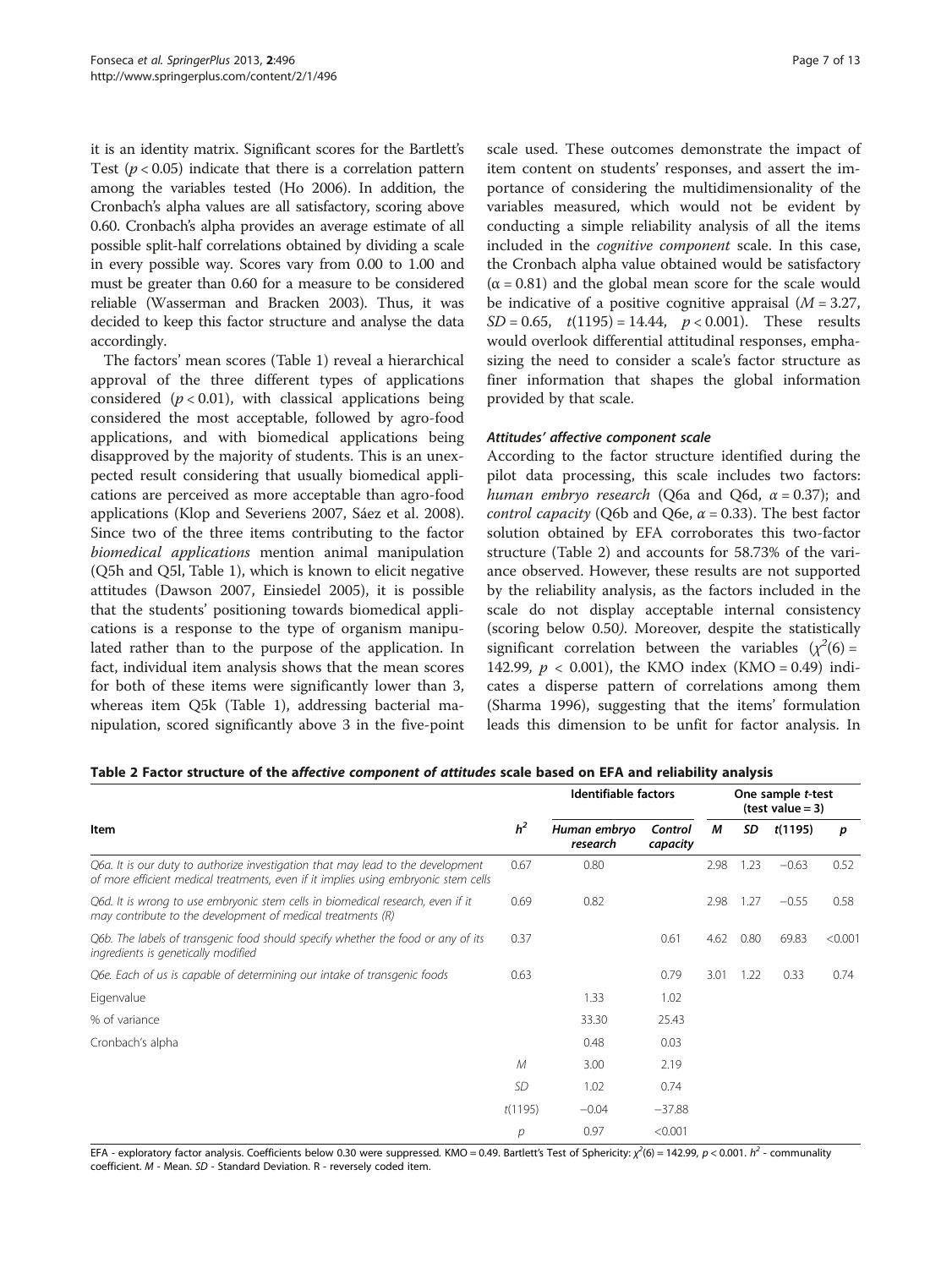<span id="page-7-0"></span>fact, the KMO score obtained for the pilot sample  $(KMO = 0.45)$  was also at the threshold of acceptability, suggesting that the increase in the sample size does not affect its suitability for this method. Whereas these results may be interpreted as tendencies when a relatively small sample is used, they become unacceptable for a sample of 1196 individuals. Therefore, this factor structure should not be considered. This outcome is not surprising, given the also low internal consistency scores registered during the psychometric analysis of the pilot study's data. A solution to overcome this situation involves increasing the number of items contributing for the two factors identified (Black [1999](#page-11-0), Kent [2001](#page-11-0)).

#### Attitudes' behavioral component scale

According to the pilot data, this scale has a two-factor structure - buying intent (Q7a, Q7b, Q11c, and Q11d),  $\alpha$  = 0.63) and *access to genetic information* (Q11a and Q11b,  $\alpha$  = 0.69). The best factor solution identified during the large scale evaluation is consistent with this twofactor scale (Table 3) and explains 61.00% of the total variance observed. The sample adequacy is confirmed by the KMO score  $(KMO = 0.74)$  and the Bartlett's Test of Sphericity demonstrates that the variables are statistically significantly correlated  $(\chi^2(15) = 1378.22, p < 0.001)$ . However, the Cronbach's alpha value for the factor access to genetic information is below the threshold of acceptability ( $\alpha$  = 0.56). The individual analysis of the two items that contribute to this factor (Q11a:  $M = 3.35$ , SD = 1.22,  $t(1195) = 9.98$ ,  $p < 0.001$ ; Q11b:  $M = 2.48$ , SD = 1.22,  $t(1195) = -14.69$ ,  $p < 0.001$ ) reveals that the differences in

their responses were conspicuous enough to prevent their treatment and interpretation as a single underlying variable.

#### Interest about biotechnology scale

EFA results for the pilot data indicate this is a uni-factor scale (Q8, Q9a, Q9b, and Q9c,  $\alpha$  = 0.77). The large scale evaluation results corroborate this solution (Table [4](#page-8-0)), which explains 62.90% of the total variance observed. There is a statistically significant correlation between the variables tested ( $\chi^2(6) = 1511.78$ ,  $p < 0.001$ ) and the KMO index supports the sample's adequacy  $(KMO = 0.77)$ . Furthermore, the scale's reliability ( $\alpha$  = 0.80) justifies the retention of this factor structure and the analysis of its items. An important feature of this interest scale is the fact that there is only one item inquiring students directly about their interest in biotechnology (Q8, Electronic Additional file [1](#page-10-0): Table S1), whereas there are three items assessing the frequency with which they are passively or actively involved in searching information about it (Q9, Electronic Additional file [1:](#page-10-0) Table S1). This structure allows minimizing the social desirability bias (Black [1999\)](#page-11-0).

#### Importance of biotechnology scale

EFA results for this scale with the main study data conform to a uni-factor structure (Table [5\)](#page-8-0) that explains 65.15% of the total variance observed and is consistent with the solution identified using the pilot study data (Q4 and Q6c,  $\alpha$  = 0.56). However, similarly to what was observed for the affective component of attitudes scale, the reliability score does not support this factor solution

#### Table 3 Factor structure of the behavioral component of attitudes scale based on EFA and reliability analysis

|                                                                         |                | Identifiable factors |                                         |      | One sample t-test<br>$(test value = 3)$ |          |         |  |
|-------------------------------------------------------------------------|----------------|----------------------|-----------------------------------------|------|-----------------------------------------|----------|---------|--|
| Item                                                                    | h <sup>2</sup> | <b>Buying intent</b> | Access to genetic<br><i>information</i> | М    | SD                                      | t(1195)  | p       |  |
| Q7a. Buy transgenic foods if they were easily available in supermarkets | 0.71           | 0.84                 |                                         | 2.78 | 1.05                                    | $-7.17$  | < 0.001 |  |
| Q7b. Buy medicines obtained by genetically manipulation                 | 0.59           | 0.77                 |                                         | 2.93 | 1.07                                    | $-2.24$  | 0.03    |  |
| Q11c. Buy transgenic foods if they were healthier than other foods      | 0.55           | 0.57                 |                                         | 3.51 | 1.16                                    | 15.28    | < 0.001 |  |
| Q11d. Buy transgenic foods if they were less expensive than other foods | 0.49           | 0.67                 |                                         | 2.53 | 1.21                                    | $-13.55$ | < 0.001 |  |
| Q11a. Do a genetic test for medical diagnosis                           | 0.67           |                      | 0.81                                    | 3.35 | 1.22                                    | 9.98     | < 0.001 |  |
| Q11b. Give the police access to your genetic information                | 0.65           |                      | 0.80                                    | 2.48 | 1.22                                    | $-14.69$ | < 0.001 |  |
| Eigenvalue                                                              |                | 2.51                 | 1.15                                    |      |                                         |          |         |  |
| % of variance                                                           |                | 41.83                | 19.17                                   |      |                                         |          |         |  |
| Cronbach's alpha                                                        |                | 0.72                 | 0.56                                    |      |                                         |          |         |  |
|                                                                         | $\mathcal M$   | 2.94                 | 2.92                                    |      |                                         |          |         |  |
|                                                                         | SD             | 0.83                 | 1.02                                    |      |                                         |          |         |  |
|                                                                         | t(1195)        | $-2.594$             | $-2.83$                                 |      |                                         |          |         |  |
|                                                                         | р              | 0.01                 | 0.01                                    |      |                                         |          |         |  |

EFA - exploratory factor analysis. Coefficients below 0.30 were suppressed. KMO = 0.74. Bartlett's Test of Sphericity: χ<sup>2</sup>(15) = 1378.22, p < 0.001. h<sup>2</sup> - communality<br>coefficient M - Mean SD - Standard Deviation coefficient. M - Mean. SD - Standard Deviation.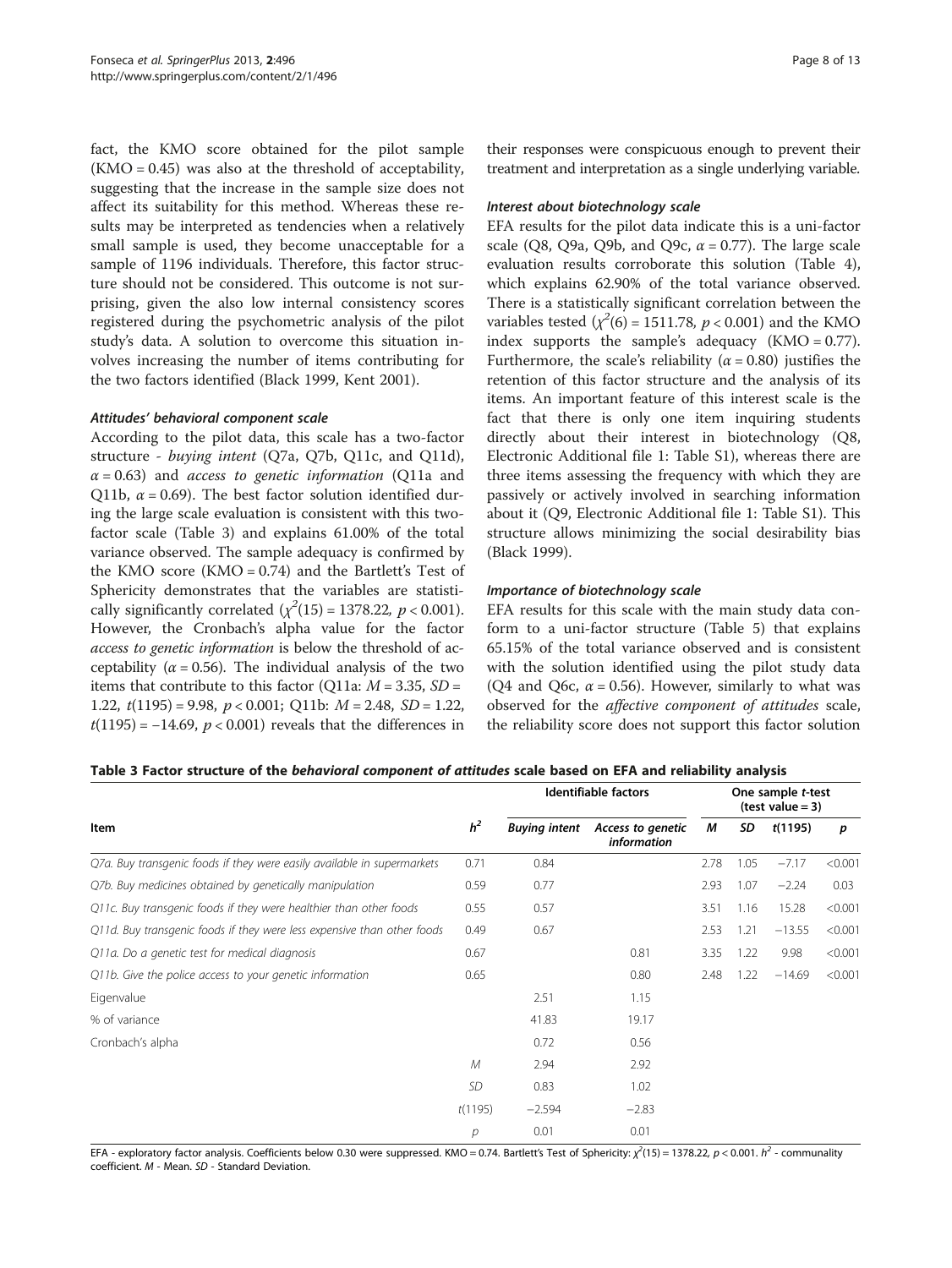| Item                                                      |                | Identifiable factor          |      | One sample <i>t</i> -test (test value = 3) |          |         |  |
|-----------------------------------------------------------|----------------|------------------------------|------|--------------------------------------------|----------|---------|--|
|                                                           |                | Interest about biotechnology | М    | SD                                         | t(1195)  | p       |  |
| Q8. Rate your interest towards biotechnology              | 0.54           | 0.74                         | 3.23 | 1.09                                       | 7.12     | < 0.001 |  |
| Q9a. Listen to news about biotechnology                   | 0.62           | 0.79                         | 2.61 | 1.07                                       | $-12.74$ | < 0.001 |  |
| Q9b. Read articles or watch TV shows about biotechnology  | 0.73           | 0.85                         | 2.66 | 1.16                                       | $-10.02$ | < 0.001 |  |
| Q9c. Search the web for subjects related to biotechnology | 0.66           | 0.80                         | 2.09 | 1.10                                       | $-28.44$ | < 0.001 |  |
| Eigenvalue                                                |                | 2.52                         |      |                                            |          |         |  |
| % of variance                                             |                | 62.90                        |      |                                            |          |         |  |
| Cronbach's alpha                                          |                | 0.80                         |      |                                            |          |         |  |
|                                                           | M              | 2.65                         |      |                                            |          |         |  |
|                                                           | <b>SD</b>      | 0.88                         |      |                                            |          |         |  |
|                                                           | t(1195)        | 13.93                        |      |                                            |          |         |  |
|                                                           | $\overline{p}$ | < 0.001                      |      |                                            |          |         |  |

<span id="page-8-0"></span>Table 4 Factor structure of the interest about biotechnology scale based on EFA and reliability analysis

EFA - exploratory factor analysis. Coefficients below 0.30 were suppressed. KMO = 0.77. Bartlett's Test of Sphericity: χ<sup>2</sup>(6) = 1511.78, p < 0.001. h<sup>2</sup> - communality<br>coefficient M - Mean SD - Standard Deviation coefficient. M - Mean. SD - Standard Deviation.

 $(\alpha = 0.46)$ . Likewise, this scale also seems to be inadequate for factor analysis, given that, although the variables are statistically significantly correlated  $(\chi^2(1) =$ 114.89,  $p < 0.001$ ), the KMO value is at the threshold of acceptability  $(KMO = 0.50)$ . These results support the need to redefine this scale, by incorporating more items.

#### Articulating EFA results with the theoretical background: interpretation and implications

Most of the instruments used to measure student attitudes towards biotechnology, regardless of the concept definition considered, have envisaged this as a uni-dimensional construct (Dawson and Schibeci [2003,](#page-11-0) Erdogan et al. [2009\)](#page-11-0). Only recently Klop and Severiens ([2007](#page-11-0)) have demonstrated that a tripartite model, underpinned by the interplay between cognitive, affective and behavioral elements, allows a more thorough description of students' attitudinal responses to biotechnology applications.

Consistently with the tripartite model, EFA outcomes using the pilot data and the main study's data revealed item structures that conform to three different scales. However, this result would not be evident simply by conducting a reliability analysis of all the attitudes items, as the Cronbach alpha value obtained would be satisfactory (α = 0.82). This reasoning applies to each attitude scale defined, and demonstrates that the awareness of a scale's factor structure enables the researcher to conduct a sounder interpretation of the constructs measured than is achievable through a global appraisal. Considering the tripartite attitude model, although knowledge can exert a positive influence, the development of a certain attitude towards biotechnology relies on emotional and behavioral elements based on personal weighing of risks, benefits, and ethical implications (Brossard and Nisbet [2007](#page-11-0)). In this study, the different constructs measured were subjected to correlation analyses, whose outcomes were

| Table 5 Factor structure for the importance of biotechnology scale based on EFA and reliability analysis |  |  |
|----------------------------------------------------------------------------------------------------------|--|--|
|                                                                                                          |  |  |

| Item                                                                                               |           | Identifiable factor         | One sample t-test (test value=3) |      |         |         |  |
|----------------------------------------------------------------------------------------------------|-----------|-----------------------------|----------------------------------|------|---------|---------|--|
|                                                                                                    |           | Importance of biotechnology | М                                | SD   | t(1195) | p       |  |
| Q4. How important do you think biotechnology is to the quality of life?                            | 0.65      | 0.81                        | 3.75                             | 0.81 | 32.08   | < 0.001 |  |
| Q6c. Do you agree that future generations will benefit from biotechnology<br>medical applications? | 0.65      | 0.81                        | 3.99                             | 0.95 | 36.24   | < 0.001 |  |
| Eigenvalue                                                                                         |           | 1.30                        |                                  |      |         |         |  |
| % of variance                                                                                      |           | 65.15                       |                                  |      |         |         |  |
| Cronbach's alpha                                                                                   |           | 0.46                        |                                  |      |         |         |  |
|                                                                                                    | M         | 3.87                        |                                  |      |         |         |  |
|                                                                                                    | <b>SD</b> | 0.71                        |                                  |      |         |         |  |
|                                                                                                    | t(1195)   | 42.48                       |                                  |      |         |         |  |
|                                                                                                    | р         | < 0.001                     |                                  |      |         |         |  |

EFA - exploratory factor analysis. Coefficients below 0.30 were suppressed. KMO = 0.50. Bartlett's Test of Sphericity: χ<sup>/</sup>(1) = 114.89, p < 0.001. h<sup>2</sup> - communality<br>coefficient M - Mean SD - Standard Deviation coefficient. M - Mean. SD - Standard Deviation.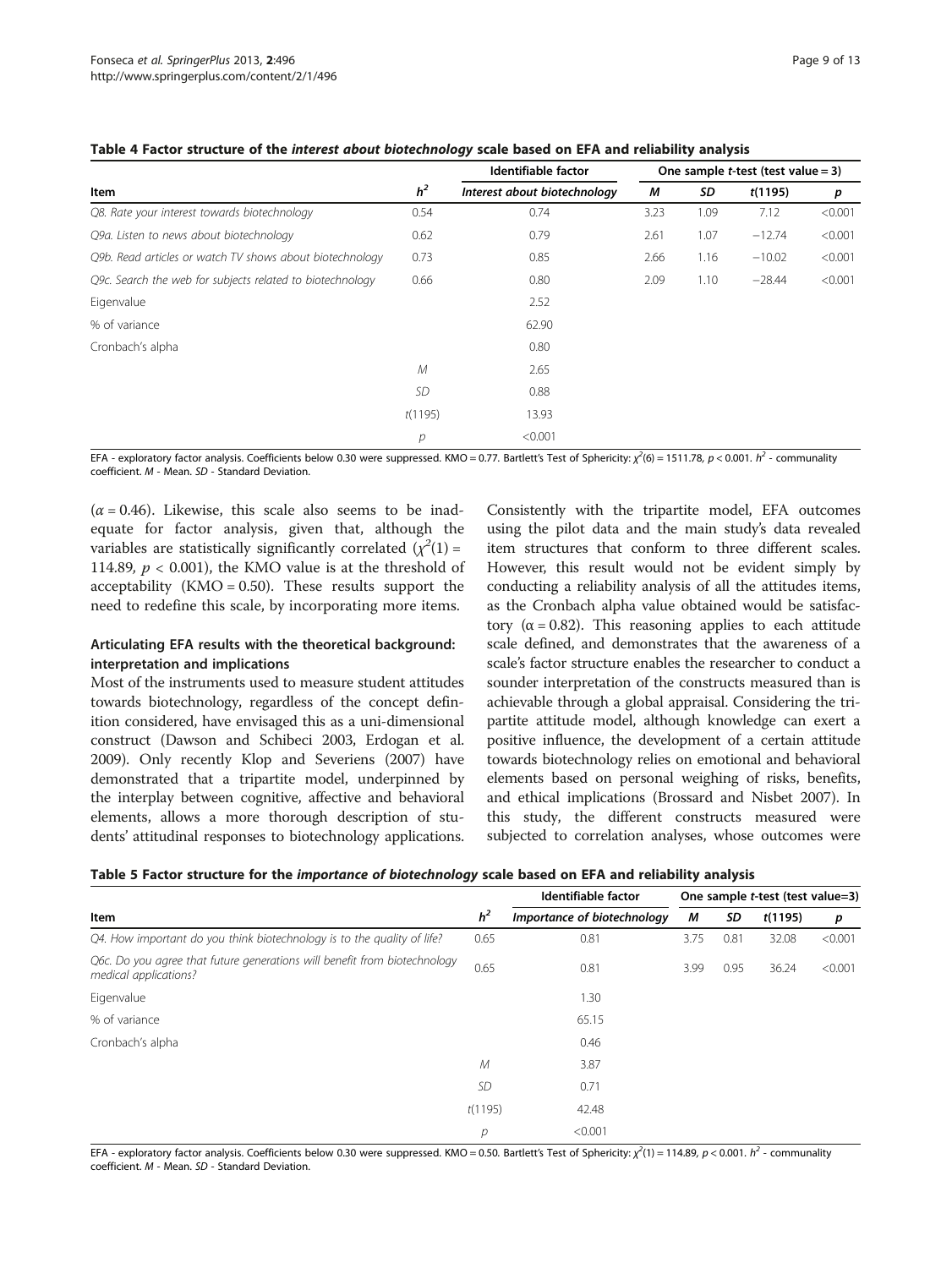interpreted according to the reference values available in De Vaus (2002): correlations scoring below 0.30, between 0.30 and 0.50, or above 0.50, were, respectively, considered low, moderate or large. Taking this into consideration, knowledge was found to be positively correlated with cognitive and behavioural attitudinal components ( $p < 0.01$ ). The correlations identified between the variables included in each of these domains (Electronic Additional file [3](#page-10-0): Table S3) suggest that the development of perceptions about biotechnology applications depends on an intricate network of attitudinal elements that modulate the expression of knowledge (Amin et al. [2007](#page-11-0), Klop and Severiens [2007,](#page-11-0) Sáez et al. [2008](#page-12-0)). For instance, although associated with knowledge  $(r = 0.25, n = 1196, p < 0.001)$ , the intention to purchase GM products was more strongly correlated with the students' beliefs about agro-food ( $r = 0.45$ ,  $n = 1196$ ,  $p < 0.001$ ) and biomedical ( $r = 0.46$ ,  $n = 1196$ ,  $p <$ 0.001) applications. In addition to attitudes, motivational elements are also important determinants of people's behaviours. Specifically, student interest about biotechnology can be regarded as an endogenous determinant of motivational patterns (Ryan and Deci [2000](#page-12-0)). EFA results revealed a uni-factor interest scale, according to which students were not that interested about biotechnology  $(M = 2.65, SD = 0.88, t(1195) = 13.93, p < 0.001)$ . In addition, this dimension was positively correlated with the students' Knowledge Score ( $r = 0.36$ ,  $n = 1196$ ,  $p < 0.001$ ). Future research on the correlation patterns identified between the dimensions measured and those requiring further development, i.e. the affective component of attitudes and student interest about biotechnology, will foster their transposition into causal relationships, informing practitioners and curriculum developers of the most efficient interventional measures.

#### Cross validation

The outcomes of the cross validation procedures confirm the results obtained using the main student sample (Electronic Additional file [4](#page-10-0): Table S4 and Additional file [5](#page-11-0): Table S5). The best solutions identified for the two subsets obtained by aleatory division of the main sample were straightforward asserting. When the sample was divided into four groups according to the student's grade and curricular structure, the variations of the scales' internal consistency demanded a more careful and adjusted selection of the number of factors and items to retain. To a certain extent this variability could be predicted considering the heterogeneity of the participants' academic profiles among these four groups.

Overall, the factor structures for each of the scales in the questionnaire identified during the large-scale evaluation (Tables [1](#page-5-0), [2](#page-6-0), [3,](#page-7-0) [4](#page-8-0) and [5](#page-8-0)) are consistent with the ones previously identified with the pilot sample  $(n = 92)$ , and sustained by the cross-validation procedures (Electronic Additional file [4:](#page-10-0) Table S4 and Additional file [5](#page-11-0): Table S5). Although the increase in the number of respondents might have been expected to produce a sounder factor structure, this was not observed. Furthermore, EFA results were only partially supported by the outcomes of the reliability analysis. Consequently, the factor structures that showed poor reliability should not be upheld.

Although there is not a specific procedure to determine the adequate sample size for EFA (Reise et al. [2000](#page-11-0)), criteria such as keeping a minimum 2:1 ratio between the number of subjects and variables assessed (Meyers et al. [2006](#page-11-0)), or having a minimum of 100 effective participants (Child [2006,](#page-11-0) Wasserman and Bracken [2003](#page-12-0)) are considered reasonable. Nevertheless, regardless of the criteria considered, samples must be sufficiently large to allow minimizing sampling errors, obtaining stable estimates, and producing robust statistical analyses (Wasserman and Bracken [2003](#page-12-0)). This study's findings corroborate the premise that sample adequacy for EFA rests on practical decisions concerning desired levels of statistical significance and meaningful analytic contributions for the theoretical aims of the study (Costello and Osborne [2005](#page-11-0), Henson and Roberts [2006](#page-11-0)). Furthermore, they emphasize that the EFA's efficiency depends not only on the number of individuals providing the data (Costello and Osborne [2005,](#page-11-0) Fabrigar et al. [1999\)](#page-11-0), but also on their homogeneity concerning features such as age or education. In addition, these outcomes also indicate that even with representative samples, extrapolations must be cautious and rational (Child [2006](#page-11-0)). The sample used in this study was heterogeneous in regards to the participants' academic background. Although cross validation using the four key groups that compose the main sample ultimately confirmed the best factor structures identified, the variability of the results obtained between groups suggests that the sample's composition is clearly a conditioning factor. This heterogeneity can also explain why the factor structures identified were not as clear as what might be expected considering the size of the sample (Child [2006,](#page-11-0) Costello and Osborne [2005](#page-11-0)). It is possible that these scores are a consequence of the low number of items contributing to the factors considered. Yet, increasing the number of items may not always be an option, as a longer questionnaire can be inappropriate for specific target populations. For instance, presenting students within the age range of this study's participants with a longer questionnaire is likely to foster their impatience, resulting in their lack of engagement, which would jeopardize the reliability of their answers (Dörnyei [2002](#page-11-0), Oppenheim [1992](#page-11-0)).

It is necessary to keep in mind that EFA is an approach that requires adopting a pragmatic position and deciding upon the articulation of results that frequently do not fit perfectly into the existing criteria (Fabrigar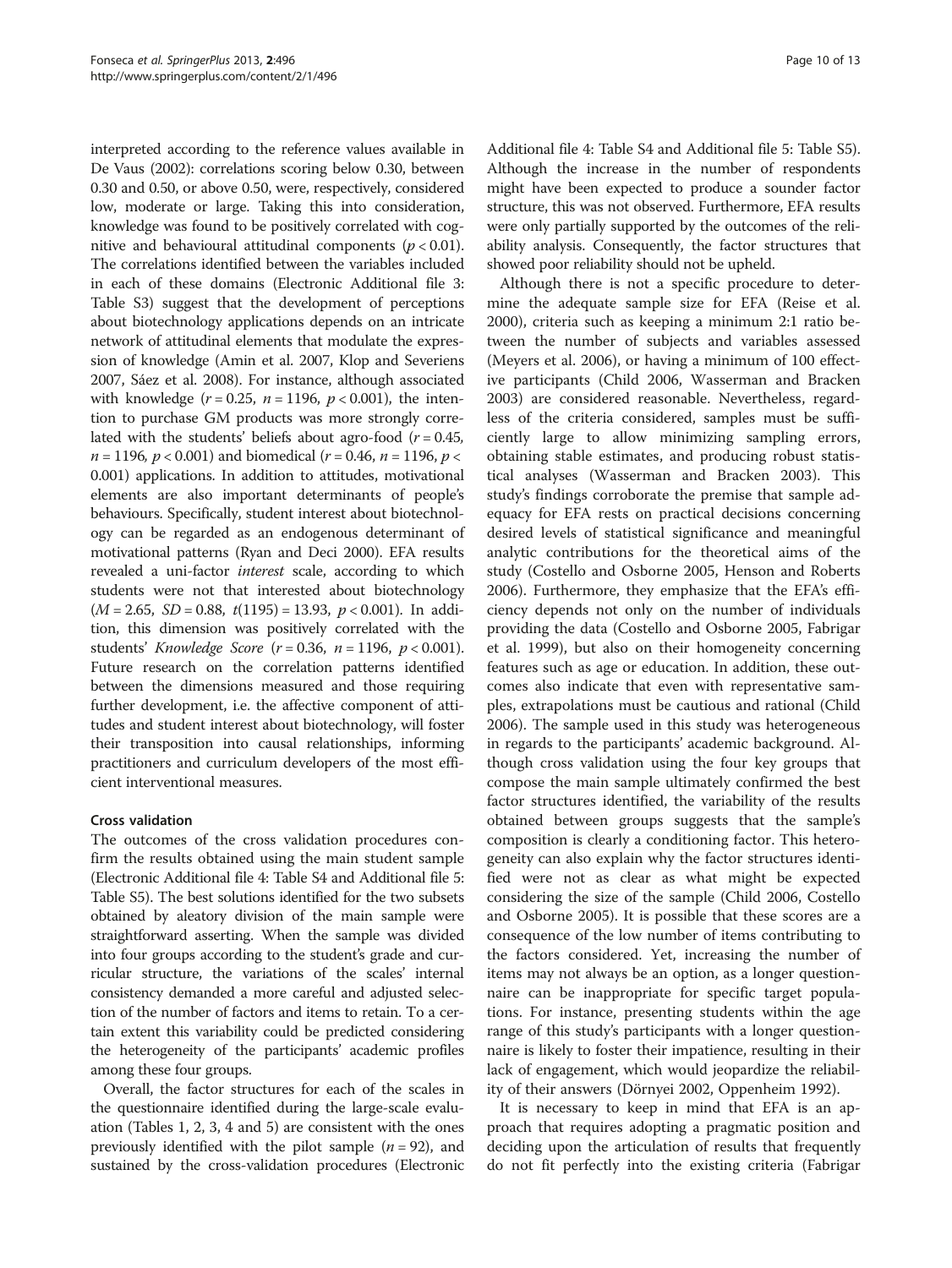<span id="page-10-0"></span>et al. [1999](#page-11-0)). Therefore, its outcomes are influenced by several factors, namely the design of the study, its aims or the data properties (Costello and Osborne [2005\)](#page-11-0). For example, even if a more parsimonious interpretation of the data is achievable through factor analysis, it is imperative to appraise its results according to the theoretical framework in which the study was designed (Hayton et al. [2004\)](#page-11-0). Practical decisions that affect the efficiency of EFA, such as factor and item retention or the size of the sample to be used, cannot be devoid of theory. Despite its limitations, this statistical method is a powerful tool to identify latent variables that can account for the variance observed for certain psychological features, to better understand the correlations between the variables, and to integrate the results obtained within theoretical constructs (Henson and Roberts [2006](#page-11-0)). In this study, EFA proved to be utmost important in allowing to focus the data analysis on underlying constructs that were not obvious in the original design, in improving the interpretation of the results according to the existing theoretical frameworks and in bringing to the fore a multidimensional characterization of students perceptions about biotechnology according to key psychometric features.

# Conclusions and Implications for science education research

This study reinforces the notion that the forecasts made available by EFA are affected by sample size and composition, and that the use of larger samples does not necessarily yield better results (Hogarty et al. [2005](#page-11-0), Reise et al. [2000](#page-11-0)). Most importantly, it demonstrates that the decisions required in psychometric analysis are not straightforward and depend on the nature of the study design, the goals set, and the properties of the data collected.

The questionnaire used in this study allows obtaining a broad characterization of elementary and high school students' perceptions about biotechnology with reasonable validity and reliability. Furthermore, because the samples used in the pilot and in the large-scale assessment study comprise students from diverse academic backgrounds within a wide age range, this questionnaire is suitable for implementation in a variety of instructional situations and contexts. In addition, by allowing to collect data on various elements in a single application, this instrument is a time-efficient option even for studies with tight research agendas. However, more than present the science education research community with a novel quantitative measurement instrument, this work contributes with the definition of a procedural guideline for studies framed within the scope of quantitative assessment that can be applied to the improvement of the validity and reliability of the data collected in diverse evaluative settings. In this context, it must be mentioned that this study does not seek to produce a better or

generally more suitable instrument than the biotechnology knowledge inventories and attitudes scales available in published research. Likewise, the validation procedure presented is not exclusive nor to be applied in every science education survey developmental study. The goal is to provide an insightful perspective on an efficient and easily available validation procedure that has wide applicability in quantitative research. It contributes to demonstrate that psychometric analysis methods are not impervious statistical techniques that may seem unappealing and complex to unacquainted researchers.

As future research, it would be interesting to apply the questionnaire in different countries to assess public perceptions about biotechnology in both student and adult populations. Since it covers general topics that are not exclusively curricular-derived, the questionnaire can be used with populations from various backgrounds. It is possible to further develop the instrument, namely by increasing the number of items for the factors with low internal consistency scores, so that its reliability can be improved. According to the features of the target population and the research plan, the various scales comprised in this larger questionnaire could be administered separately, or in differently combined fashions. In fact, the *attitudes* scales were used in a study focusing on biology teachers' beliefs about biotechnology and biotechnology education (Fonseca et al. [2012](#page-11-0)). In addition, the data of the large-scale implementation study presented (Fonseca et al. [2011](#page-11-0)) has been applied to the development of a hands-on activity to improve high school students' scientific literacy (Fonseca and Tavares [2011](#page-11-0)). The instrument's multi-dimensional features fostered the cross-examination of the dimensions evaluated in order to design the most suitable experimental activities, namely concerning criteria such as authenticity, intelligibility, motivation and engagement. Finally, it would be important for other researchers to implement this proposed guideline using their own instruments and datasets at pilot or post-implementation stages. By allowing them to scrutinize their data, this will give them a deeper understanding of their quality and intricacies, thus improving the results and the generalizations made.

#### Additional files

[Additional file 1: Table S1.](http://www.biomedcentral.com/content/supplementary/2193-1801-2-496-S1.docx) Questionnaire used.

[Additional file 2: Table S2.](http://www.biomedcentral.com/content/supplementary/2193-1801-2-496-S2.doc) Students' knowledge about biotechnology. Percentage of students selecting the broadest option in question Q1, mean number of applications listed in Q2 known by students, mean number of correct answers in question Q3, and mean knowledge score values.

[Additional file 3: Table S3.](http://www.biomedcentral.com/content/supplementary/2193-1801-2-496-S3.doc) Pearson product-moment correlations between knowledge and attitudes towards biotechnology (n=1196).

[Additional file 4: Table S4.](http://www.biomedcentral.com/content/supplementary/2193-1801-2-496-S4.doc) Cross validation results using two aleatory sub-samples.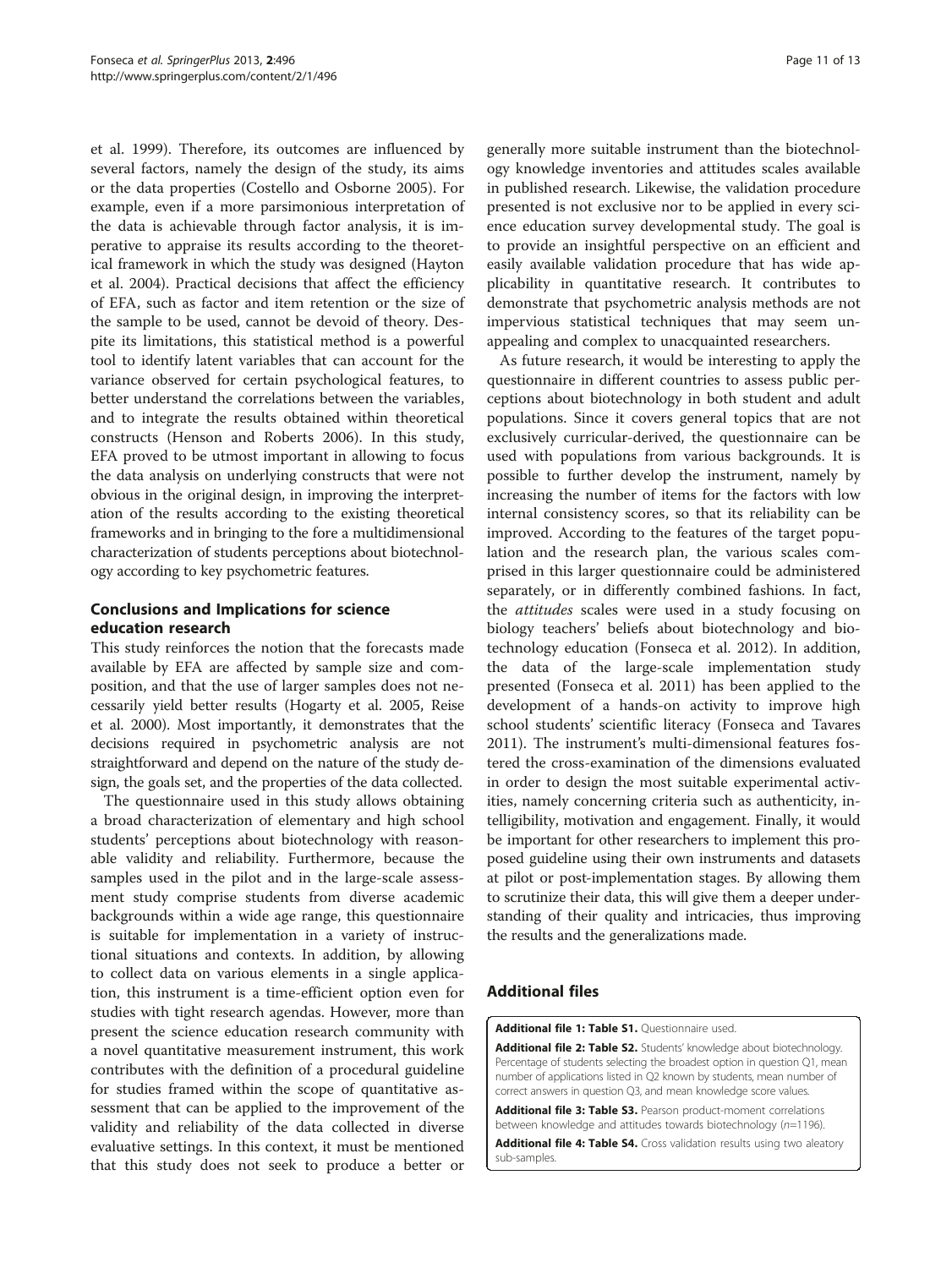#### <span id="page-11-0"></span>[Additional file 5: Table S5.](http://www.biomedcentral.com/content/supplementary/2193-1801-2-496-S5.doc) Cross validation results using 4 subsamples: 9<sup>th</sup> graders; 12<sup>th</sup> grade science students attending biology; 12<sup>th</sup> grade science students that are not attending biology; and  $12<sup>th</sup>$  graders from other courses.

#### Competing interests

The authors declare that they have no competing interests.

#### Authors' contributions

MJF conceived and participated in the design of the study, carried out the fieldwork and statistical analyses, and drafted the manuscript. PC coordinated the statistical analysis and reviewed the original draft of the manuscript. LL participated in the design of the study and reviewed the original draft of the manuscript. FT participated in the conception, design and coordination of the study and extensively reviewed the original draft of the manuscript. All authors read and approved the final manuscript.

#### Acknowledgements

The authors are grateful to all the participant teachers and students that contributed to gather the data presented and to Catarina L. Santos for useful comments and suggestions on the manuscript. Maria João Fonseca was supported by the FCT fellowship SFRH/BD/37389/2007 and this work was sponsored by a research grant (PTDC/AGR-PRO/111857/2009) from Fundação para a Ciência e Tecnologia (FCT, Portugal).

#### Author details

<sup>1</sup>CIBIO - Centro de Investigação em Biodiversidade e Recursos Genéticos/ InBIO Laboratório Associado, Universidade do Porto, Campus Agrário de Vairão, Rua Padre Armando Quintas, 4485-661 Vairão, Portugal. <sup>2</sup>Faculdade de Ciências, Departamento de Biologia, Universidade do Porto, Porto, Portugal. <sup>3</sup>IBMC - Instituto de Biologia Molecular e Celular, Universidade do Porto, Porto, Portugal. <sup>4</sup> Life and Health Sciences Research Institute (ICVS), School of Health Sciences, University of Minho, Braga, Portugal. <sup>5</sup>ICVS/3B's, PT Government Associate Laboratory, Braga, Portugal. <sup>6</sup>Faculdade de Psicologia e de Ciências da Educação, Universidade do Porto, Braga, Portugal.

#### Received: 24 May 2013 Accepted: 26 September 2013 Published: 1 October 2013

#### References

- Amin L, Jahi J, Nor AR, Osman M, Mahadi NM (2007) Public Acceptance of Modern Biotechnology Asia Pac. J Mol Biol Biotechnol 15(2):39–51
- Black TR (1999) Doing quantitative research in the social sciences. An integrated approach to research design, measurement and statistics. SAGE Publications, London
- Blalock CL, Lichtenstein MJ, Owen S, Pruski L, Marshall C, Toepperwein M (2008) In pursuit of validity: a comprehensive review of science attitude instruments 1935–2005. Int J Sci Ed 30(7):961–977
- Brossard D, Nisbet MC (2007) Deference to scientific authority among a low information public: understanding U.S. opinion on agricultural biotechnology. Int J Public Opin Res 19(1):24–52
- Cavanagh H, Hood J, Wilkinson J (2004) Riverina high school students' views of biotechnology. Electr J Biotechnol 8(2):1–7
- Child D (2006) The essentials of factor analysis. Continuum International Publishing Group, New York
- Costello AB, Osborne JW (2005) Best practices in exploratory factor analysis: four recommendations for getting the most from your analysis. Pract Assess Res Eval 10(7), Retrieved from<http://pareonline.net/pdf/v10n7.pdf>
- Dawson V (2007) An exploration of high school (12–17 year old) students' understandings of, and attitudes towards biotechnology processes. Res Sci Ed 37(1):59–73
- Dawson V, Schibeci R (2003) Western Australian school students' understanding of biotechnology. Int J Sci Ed 25(1):57–69
- Dawson V, Soames C (2006) The effect of biotechnology education on Australian high school students' understandings and attitudes about biotechnology processes. Res Sci Technol Educ 24(2):183–198
- Departamento do Ensino Básico (2001) Orientações curriculares do Ensino Básico - Ciências Físicas e Naturais. Ministério da Educação, Lisboa
- DeVellis RF (2003) Scale development. Theory and applications, 2nd edn. Sage Publications, Thousand Oaks, CA
- Direcção-Geral de Inovação e Desenvolvimento Curricular (2004) Programa de Biologia 12º ano. Curso Científico-Humanístico de Ciências e Tecnologias. Ministério da Educação, Lisboa
- Dörnyei Z (2002) Questionnaires in second language research: construction, administration, and processing. Lawrence Erlbaum Associates, New Jersey
- Einsiedel EF (2005) Public perceptions of transgenic animals. Rev Sci Tech Off Int Epiz 24(1):149–157
- Fabrigar LR, Wegener DT, MacCallum RC, Strahan EJ (1999) Evaluating the use of exploratory factor analysis in psychological research. Psychol Methods 3:272–299
- Floyd FJ, Widaman KF (1995) Factor analysis in the development and refinement of clinical assessment instruments. Psychol Assessment 7:286–299
- Fonseca MJ, Tavares F (2011) Natural antibiotics: a hands-on activity on garlic's antibiotic properties. Am Biol Teach 73(6):342–346
- Fonseca MJ, Costa P, Lencastre L, Tavares F (2009) Assessing assessment tools: towards questionnaire improvement through validation. In: Cakmakci G, Tasar MF (eds) Contemporary science education research: learning and assessment. Pegem Akademi, Ankara, Turkey, pp 259–266
- Fonseca MJ, Costa P, Lencastre L, Tavares F (2011) Multidimensional analysis of high-school students' perceptions about biotechnology. J Biol Educ 46(3):129–139
- Fonseca MJ, Costa P, Lencastre L, Tavares F (2012) Disclosing biology teachers' beliefs about biotechnology and biotechnology education. Teach Teach Educ 28(3):368–381
- Gaskell G, Stares S, Allansdottir A, Allum N, Corchero C, Fischler Wagner W (2006) Europeans and biotechnology in 2005: Patterns and trends. Final report on Eurobarometer 64.3. European Commission's Directorate-General for Research, Brussels
- Gravetter FJ, Forzano LB (2009) Research methods for the behavioral sciences, 3rd edn. Wadsworth Cengage Learning, Belmont, CA
- Groth-Marnat G (2009) Handbook of psychological assessment, 5th edn. John Wiley and Sons, Inc, Hoboken, NJ
- Hastie T, Tibshirani R, Friedman J (2009) The elements of statistical learning: data mining, inference, and prediction, 2nd edn. Springer, New York
- Hayton JC, Allen DG, Scarpello V (2004) Factor retention decisions in exploratory factor analysis: a tutorial on parallel analysis. Organ Res Methods 7(2):191–205
- Henson RK, Roberts JK (2006) Use of exploratory factor analysis in published research. Common errors and some comment on improved practice. Educ Psychol Meas 66(3):393–416
- Ho R (2006) Handbook of univariate and multivariate data analysis and interpretation with SPSS. Taylor and Francis Group, Boca Raton, FL
- Hogarty KY, Hynes CV, Kromrey JD, Ferron JM, Mumford KR (2005) The quality of factor solutions in exploratory factor analysis: the influence of sample size, communality and overdetermination. Educ Psychol Meas 65(2):202–226
- Kaplan RM, Saccuzzo DP (2009) Psychological testing. Principles, applications, and issues, 7th edn. Wadsworth Cengage Learning, Belmont, CA
- Kent RA (2001) Data construction and data analysis for survey research. Palgrave Macmillan, New York
- Kidman G (2008) Asking students: What key ideas would make classroom biology interesting? Teach Sci 54(2):34–38
- Klop T, Severiens S (2007) An exploration of attitudes towards modern biotechnology: a study among Dutch secondary school students. Int J Sci Ed 29(5):663–679
- Lamanauskas V, Makarskaitė-Petkevičienė R (2008) Lithuanian university students' knowledge of biotechnology and their attitudes to the taught subject. Eurasia J Math Sci & Tech Ed 4(3):269–277
- Meyers LS, Gamst G, Guarino AJ (2006) Applied multivariate research: design and interpretation. SAGE Publications, Inc, London
- Netemeyer RG, Bearden WO, Sharma S (2003) Scaling procedures. Issues and applications. Sage Publications, Inc, Thousand Oaks, CA
- Oppenheim AN (1992) Questionnaire design, interviewing and attitude measurement, newth edn. Continuum, London, New York
- Paul C, Mason W, McCaffrey D, Fox S (2008) A cautionary case study of approaches to the treatment of missing data. Stat Method Appl 17(3):351–372
- Prokop P, Lesková A, Kubiatko M, Diran C (2007) Slovakian students' knowledge of and attitudes toward biotechnology. Int J Sci Ed 29(7):895–907
- Prokop P, Uşak M, Erdogan M, Ozel M (2009) Development and validation of an instrument to measure university students' biotechnology attitude. J Sci Educ Technol 18(3):255–264
- Reise SP, Waller NG, Comrey AL (2000) Factor analysis and scale revision. Psychol Assess 12(3):287–297